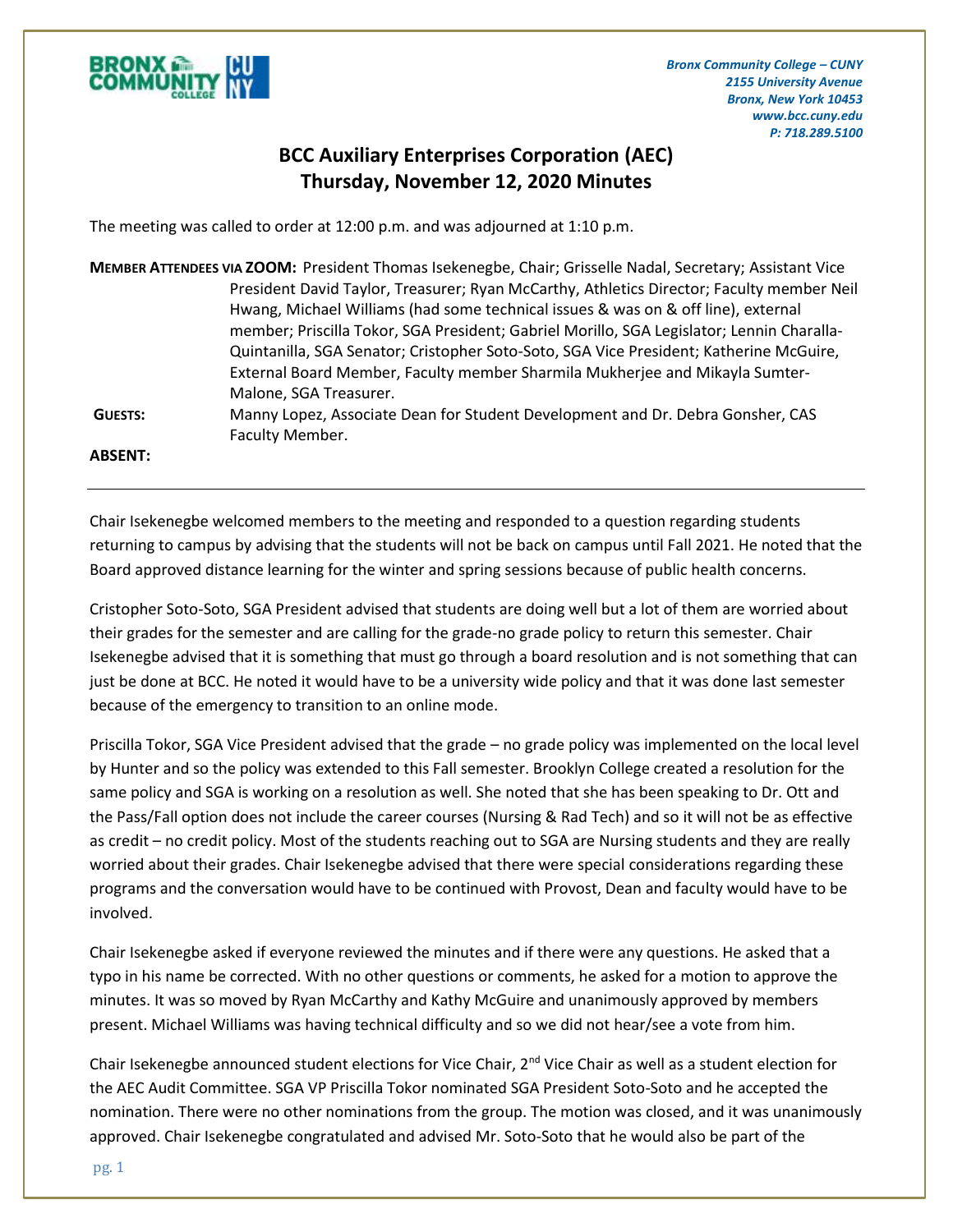Executive Committee. SGA VP Priscilla Tokor nominated herself to be second Vice Chair. Gabriel Morillo seconded the motion, and it was unanimously approved. Chair Isekenegbe congratulated and advised Ms. Tokor that she would also be a part of the Executive Committee. Chair Isekenegbe advised that the Audit Committee consists of the two external members (Michael Williams and Kathy McGuire) and a student member who review all of the finances and who work with the auditors. Cristopher Soto-Soto nominated Gabriel Morillo and it was seconded by Lennin Charalla and unanimously approved.

Treasurer Taylor walked us through the 2020-2021 proposed budget. There was a correction on the proposed budget that needs to be made: Under Revenues in the Category of Campus Services – Facility Rental & Events under Columns FY20 the approved budget was 100,000, under Column FY 20 Actual the spreadsheet shows 0 when in fact it should be corrected to \$100,00. For FY 21 Proposed \$30,000 because that is what is in the general account and will be transferred over. He noted funds are only realized the funds once they are received and then we bring them into Auxiliary.

Regarding the EOC, \$75,000 generally comes in every year at year end. It was discovered that we did not receive last year's revenue and that was because the paperwork was submitted somewhat untimely by the EEOC. We verified that we will be paid for last year, and for this year, so we can expect \$150,000 which represents last year's revenue and this year's revenue. In total we expect to bring in this year \$256,450.

Vending machines are not being restocked at this time. Treasurer Taylor advised that there was a meeting with the vending machine company just this morning to see if there are some areas where the vending machines can be consolidated. They will come back with a new format and proposals to see if some revenue can still be collected. Chair Isekenegbe advised that Auxiliary is losing almost half of our revenue due to due to the pandemic. If you do quick calculation here.

Question on why the interest revenue was so low was asked. The bank interest is very low (about 1%). That was a figure giving to us by the Business Office but that can be reviewed. It was advised that the \$5000 for the interest revenue could be easily increased to say \$15,000 if the funds were moved into a CD. Chair Isekenegbe advised that there may be times, especially now, where we may need the money, so putting them in CD may not be feasible. Treasurer Taylor advised that he does not believe we would have that kind of flexibility because it would require the University's approval. It was noted that Auxiliary's revenue is about 24% of what it was last year.

As far as operating costs, the administrative fees are what we paid for legal services, audit services insurance, and filing. He advised that it is slightly higher this year because he believes the business office is behind on a payment on legal fees, so that was to account for that additional payment. He advised the administrative software card management is what we pay for transact for Financial Edge which was \$ 23,000. Financial Edge was the accounting software that the business office is using to account for our non-tax levy entities which we have all now moved to CUNYFirst so there is some savings there. He advised that expenses were reduced to \$11,500 so we put forward 12,000 for this year.

He advised that the Campus Service Center merchandise and inventory/slash parking support has been reduced to \$10,000 for this year. He noted that some inventory stock is kept for when we return to campus because we will have students and we will need some stock to accommodate sales. He noted that the campus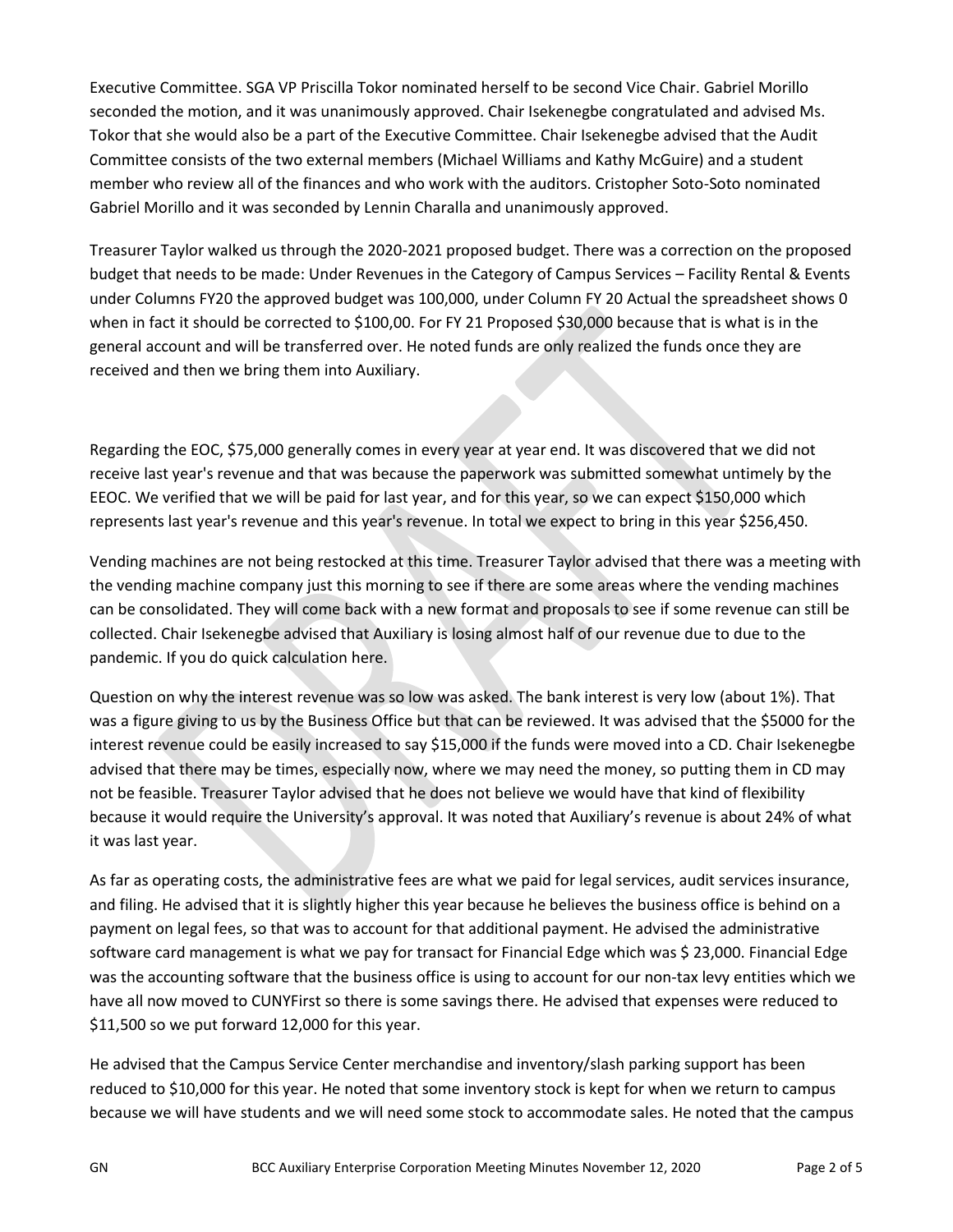was doing excellent with fuel on the tax levy side so there are no expenses for fuel put forward for this year. He noted that the campus will still have to pay music copyright fees and that \$5,000 was allotted for that this year. He advised that for Personnel and Staffing, the Bursar is still performing parking support for an operating cost of \$15,000. A change from \$140,000 that had been approved in FY 20 because we were assuming that our event staff would bringing in all kinds of revenue but that has not happened because of COVID so we are only including the amount for Bursar.

Clarification was asked regarding the Administrative Fees (Legal, Audit, Insurance, Filing) under Operating Costs, specifically, where actual was \$11,543, and AEC is proposing \$25,000.Treasurer Taylor advised that the Business Office was behind on a payment to Central so we had to make up for an additional payment so that's why I was in at 25,000 for FY 21. Chair Isekenegbe advised that for operating costs, if we do not spend the money it will go back into the budget.

As far as Initiatives and Services (Expenses), Academic Support budget was used to fund Study Abroad Programs. We went from \$60,000 in FY 20 to \$13,450. No funds were allocated for this for FY 21.

He noted for campus functions for FY 20 23,000 was allocated for things such as the Theatre Workshop and pinning ceremony, and some commencement related expenses. \$5000 was put forward for FY 21 for a type of service award which we expect to have this year, which would be virtual. Honoraria went from allocating \$40,000 in FY 20 to \$13,450 in actual to zero funds allocated for FY 21. For Presidential initiatives. We budged \$60,000 for FY 20 to \$14,453 in actual and this year we are proposing \$20,000. For presidential grants, we went from \$100,000 that was budgeted and approved in FY 20 to only spending \$7,315 and this year we are allocating \$20,000. For Public Relations and Marketing, we budgeted \$20,000 in FY 20, spent \$7,155 and in this environment, we will still do some marketing and are allocating \$10,000. For Meeting Membership and Dues, we are paying some basic memberships. We put forward \$20,000 last year we spent \$6,082 and this year we put forward \$5,000. He explained that with regard to the Student Services Support, we had anticipated at one point, taking over the shuttle bus contract for FY 20 at \$69,000, we did not have a shuttle bus contract and service for this year so that is put forward at zero. Additionally, we are hopeful that we will get shuttles so that is another reason why that contract has disappeared. He concluded by stating that between operating costs and initiatives and services we expect \$142,000 in expenses against our revenue projected up 256,450 and thereby resulting in an operating balance surplus at the end of the year, which, as you rightfully note \$75,000 of that is EEOC funds so we're not looking to tap into those.

A question was asked whether the music copyright fees of \$5,000 was for the cafeteria. Treasurer Taylor advised that there are a couple of programs, particularly around commencement that require us to pay some copyright fees. Chair Isekenegbe advised that some of the work done in the Music Department requires paying copyright fees.

Clarification was asked as to why some areas are budgeted higher this year vs how much was spent last year and used music as an example and initiatives and grants. Chair Isekenegbe noted that most of the presidential grants that were awarded were never spent because of COVID. He advised that If the budget is approved today, an announcement will go out for people to apply for grants, but they will have to be related to working in an online environment.

Treasurer Taylor noted that the Reserve Balance for FY 20 was is cash in bank 3,173,120. He noted that if members wanted to trace that they could look at the financial statements on page eight, and if you had back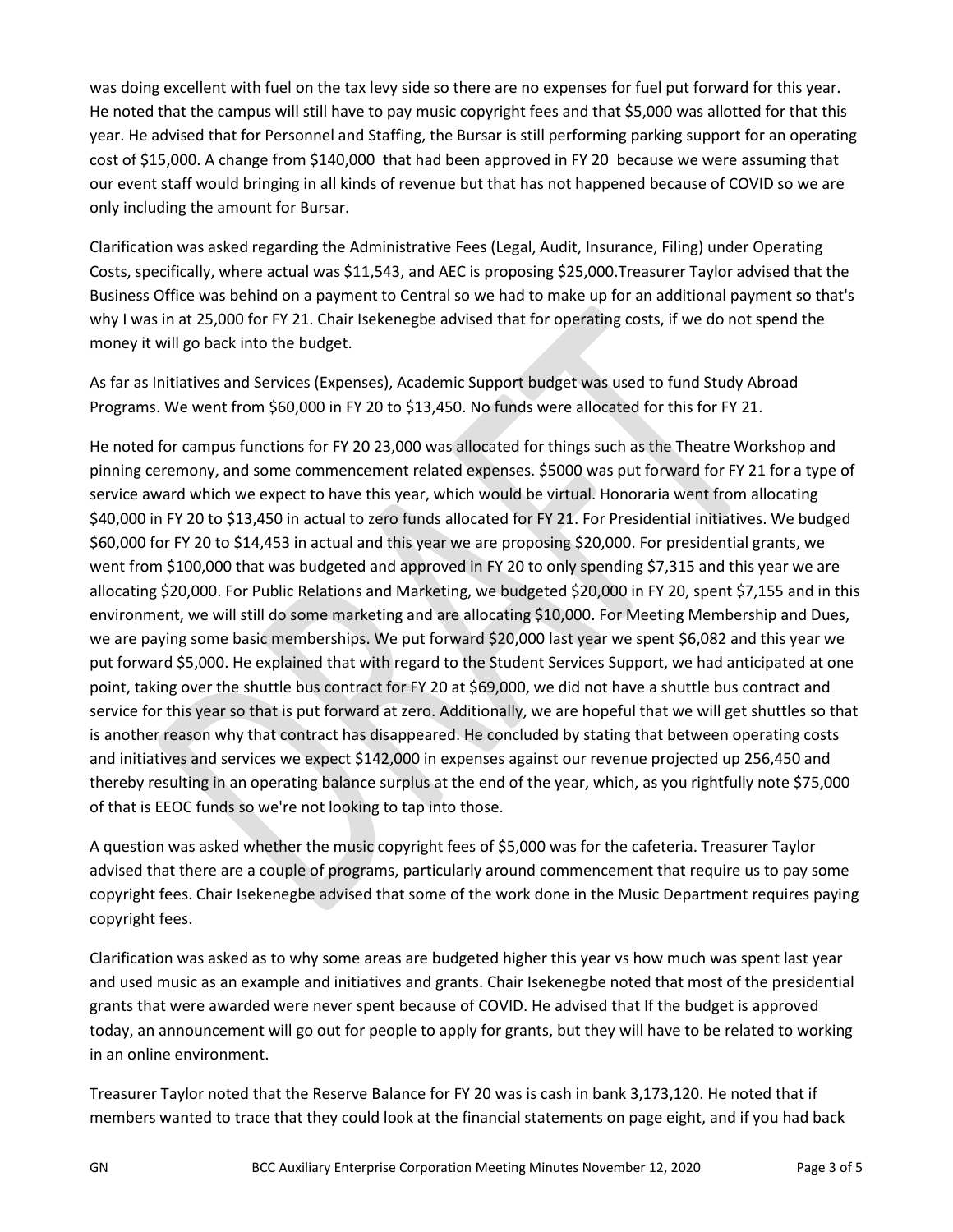deposit held in custody for others that would give you the amounts that you see there so that represents the bank balance for both of those years. He advised for BCC Healthy Initiatives a whole lot more was budgeted (184,123) than what was spent (\$57,453) and proposes \$50,000 for this year. He advised for Campus Beautification: Landscaping, Banners, Seating and Signage, a lot of money was not spent because of COVID and the "Pause" in March but we are putting forward \$75,000 this year because we do recognize that we have to change our way of activity and we have to put in for a lot of signage and COVID related expenses. Treasurer Taylor advised that the campus shuttles is a new item, and that is to be reimbursed by the SAM Grant funding. At our last meeting we were not sure whether the State would be reimbursing us for that but since that time we have found out that since this has been paid for through non-tax levy funds, the State will pay us back so that's why that's included in proposed budget for FY 21 in the amount of \$175,000. He noted that for commencement activities we have no expenses expected for that for this year. He noted that the Design Studio funds of \$30,000 was accounted for at an earlier meeting. He noted that Employee Recognition is covered in campus functions so there are no expenses, coming against the unexpected balance for this year, likewise for holiday festival, likewise for mission and vision. For Havemeyer Bathrooms/Campus Elevators this was a previous approval, we are holding on to \$210,000 because we are going out for what's call and information for bid for our campus wide elevators. In addition to what we currently have, we have two more that's supposed to be coming online, and that would require us to go to a new contract and that will account for what that new contract amount could be because it has to go to bid and that's being procured through purchasing. He advised the Campus-Wide Water Restoration/Bathroom Upgrades (previously approved by the Board) is being carried over because there are certain buildings right now which do not have hot water accessibility and flowing water so this is there to help us move through the procurement process, and make sure that these items are purchase and implemented. Now that there is very few faculty, staff, and students, it is a good time to do the Flooring Replacement – North Hall /Build. Intensive Clean Program. Last Year, we did the floor in North Hall and that came in at 78,715. This year we are working in Bliss Hall and we are accounting for a \$50,000 estimate for that area. There are no funds allocated for parking and pavement for this year. With regard to the heavy-duty vehicle replacements so again this is for two vehicles, it is in the bid process we're hoping that it comes within that amount, because we have to make sure that these trucks are fitted with snow gear so we can still plow the campus as we will have to when it snows. What was reduced this year so far has been the electric vehicles for public safety. The 236,212 is showing up as an Actual because it went in as an encumbrance on the report. It was encumbered but not actually spent. For outdoor seating and fixtures, we have expanded our outdoor seating, figuring that that is going to help us as we eventually go into later phases and bring students and faculty back and we'll need outdoor areas to have them sit in the proper social distancing and so forth. The next item represents the close out of various facility projects that happened over last year that will not be repeated this year so that is zero. Likewise, this NCCHC mentioned support will not be repeated this year so that is zero, and printing services because there is not a lot of printing going on that has been substantially reduced to \$75,000. Therefore, the total fund balance initiatives for this year is 1,030,000 against the balance of 3,130,109 and that is the balance that should be remaining assuming everything is spent as planned. Anything that is not spent goes back to reserve. He noted that the process to spend money entails going to purchasing, it must be approved, and the City must release the money. The City has been holding onto funds for at least 30 days so there are a lot of vendors who are not even willing to deal with us now because they are not getting their money. It is a real process to try to spend some much-needed funds in the areas that you want to. Chair Isekenegbe advised that the biggest in this list is the two F 150 vehicles for snow removal.